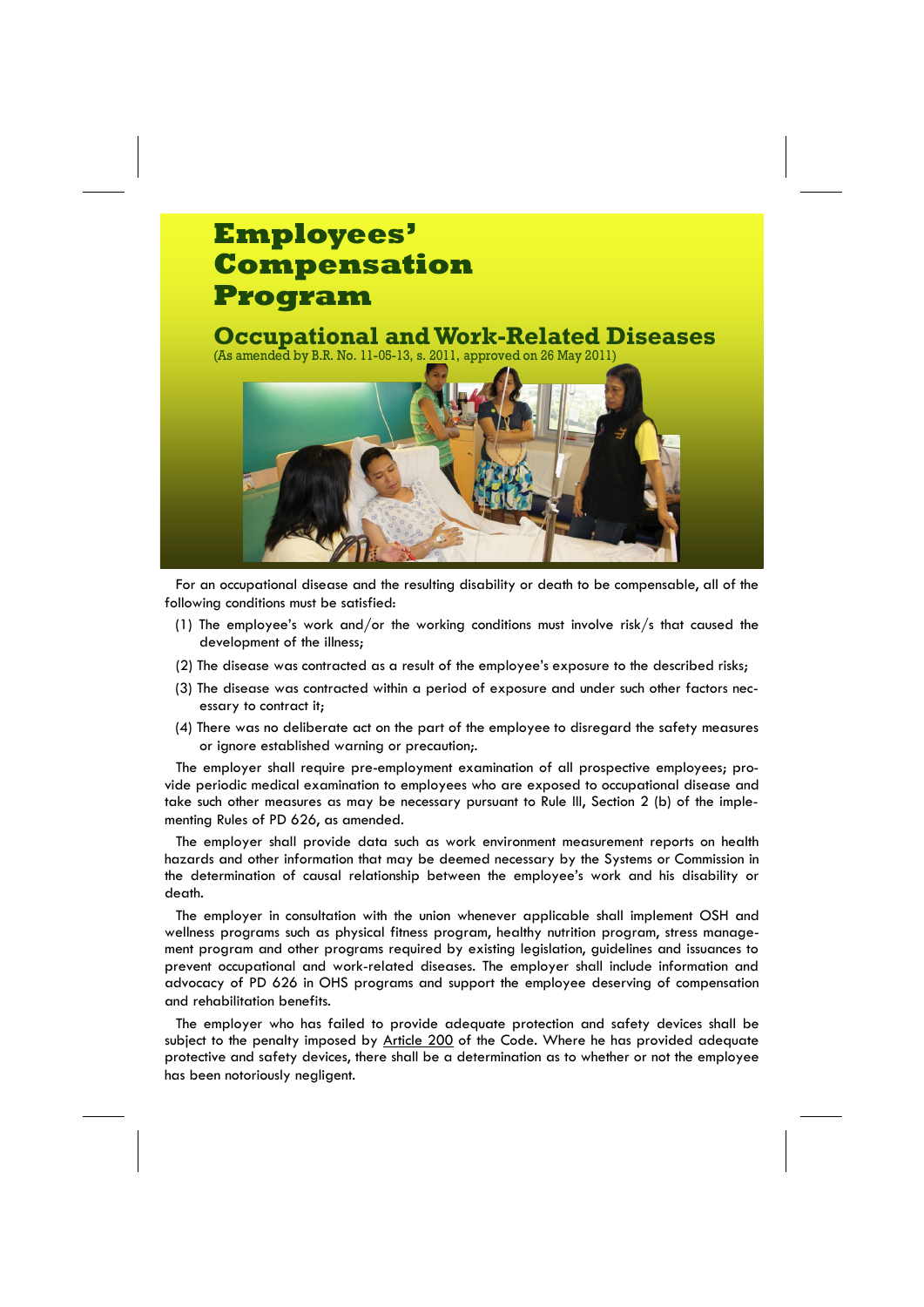| <b>Occupational and Work-Related Diseases</b>                                                                                                                                                                                                                         | <b>Nature of Employment</b>                                                                                                                                                                                                    |
|-----------------------------------------------------------------------------------------------------------------------------------------------------------------------------------------------------------------------------------------------------------------------|--------------------------------------------------------------------------------------------------------------------------------------------------------------------------------------------------------------------------------|
| 1. Cancer of the epithelial lining of the<br>bladder.<br>(Papilloma of the bladder).                                                                                                                                                                                  | Work involving exposure to alphanaphthylamine,<br>beta-naphthylamin or benzidine or any part of<br>the salts; and auramine or magenta.                                                                                         |
| 2. Cancer, epithellomatous or ulceration<br>of the skin or of the corneal surface of<br>the eye due to tar, pitch, bitumen, min-<br>eral oil or paraffin, or any compound<br>product or residue of any of these sub-<br>stances.                                      | The use of handling of, or exposure to tar; pitch,<br>bitumen, mineral oil (including paraffin) soot or<br>any compound product or residue of any of<br>these substances.                                                      |
| 3. Cataract produced by exposure to the<br>glare of, or rays from molten glass or<br>molten or red hot metal.                                                                                                                                                         | Frequent and prolonged exposure to the glare<br>of or rays from molten glass or red hot metal.                                                                                                                                 |
| <b>4. Occupational Hearing Loss</b>                                                                                                                                                                                                                                   |                                                                                                                                                                                                                                |
| (a)Noise Induced Hearing Loss (NIHL) is<br>characterized as progressive sen-<br>sorineural hearing loss that is usually<br>bilateral, permanent/irreversible and<br>affecting the 3000 to 6000 Hz level<br>but commonly affects and is worst at<br>the 4000 Hz level. | Exposure in the workplace to harmful noise levels<br>in the higher frequencies.                                                                                                                                                |
| ing activity.                                                                                                                                                                                                                                                         | Contingencies wherein direct damage to the eardrum or inner ear are caused by the work-                                                                                                                                        |
| (b) Acoustic Trauma results in a conductive<br>or mixed type of hearing loss                                                                                                                                                                                          | Exposure in the workplace to sudden burst of<br>sound such as an explosive blast.                                                                                                                                              |
| (c)Physical Trauma can present as mixed<br>type of hearing loss                                                                                                                                                                                                       | Physical trauma sustained at work such as but not<br>limited to motor vehicle accidents, blunt head<br>trauma, falls, explosions, burns from caustic<br>chemicals, open flames or welder's slag that en-<br>ter the ear canal. |
| (Approved under Board Resolution No. 14-10-32, s. 2014, October 8, 2014)                                                                                                                                                                                              |                                                                                                                                                                                                                                |
| 5. Decompression sickness                                                                                                                                                                                                                                             | Any process carried on in compressed or rarefied air.                                                                                                                                                                          |
| (a) Caissons disease                                                                                                                                                                                                                                                  |                                                                                                                                                                                                                                |
| (b) Aeroembolism                                                                                                                                                                                                                                                      | Any process carried on in rarefied air.                                                                                                                                                                                        |
| 6. Dermatitis due to irritants and sensitizers                                                                                                                                                                                                                        | The use or handling of chemical agents which are<br>skin irritants and sensitizers.                                                                                                                                            |
| <b>7.</b> Infections                                                                                                                                                                                                                                                  |                                                                                                                                                                                                                                |
| (a) Anthrax                                                                                                                                                                                                                                                           | Work in connection with animals infected with<br>anthrax, handling of animal carcasses or parts of<br>such carcasses including hides, hoofs, and horns.                                                                        |
| (b) Brucellosis                                                                                                                                                                                                                                                       | Any occupation involving handling of contami-<br>nated food and drink particularly milk, butter<br>and cheese of infected goats and cows.                                                                                      |
| (c) Glanders                                                                                                                                                                                                                                                          | Any occupation involving rabid dogs, or equine<br>animals or carcasses.                                                                                                                                                        |
| (d) Rabies                                                                                                                                                                                                                                                            | Any occupation involving rabid dogs.                                                                                                                                                                                           |
| (e) Tuberculosis                                                                                                                                                                                                                                                      | (Refer to No. 27 of this list)                                                                                                                                                                                                 |
| (f) Tularemia                                                                                                                                                                                                                                                         | Any occupation involving handling of rabbits, ground<br>squirrels, mice or other rodents.                                                                                                                                      |
| (g) Weill's disease                                                                                                                                                                                                                                                   | Any occupation involving handling of rats, mice, swine<br>and dogs.                                                                                                                                                            |

 $\mathbf{L}$ 

 $\mathbb{R}^2$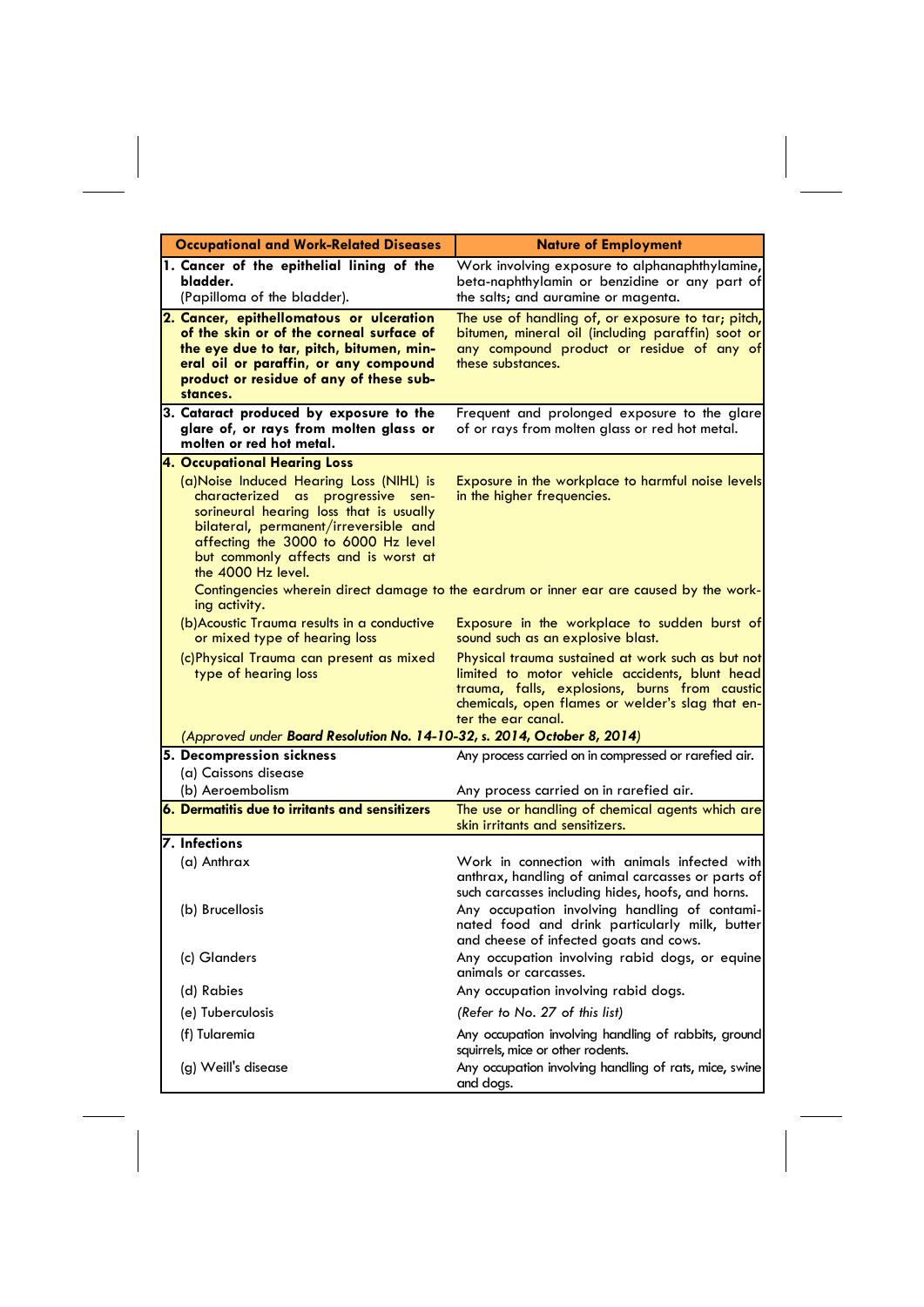|    | <b>Occupational and Work-Related Diseases</b>                                                                                                                                                                                                               | <b>Nature of Employment</b>                                                                                                |
|----|-------------------------------------------------------------------------------------------------------------------------------------------------------------------------------------------------------------------------------------------------------------|----------------------------------------------------------------------------------------------------------------------------|
|    | (h) Q. Fever or equine encephalomyelitis                                                                                                                                                                                                                    | Any occupation, involving handling of horses, cattle<br>and sheep, or their slaughter and meat packing.                    |
|    | (I) Mite dermatitis                                                                                                                                                                                                                                         | Any occupation involving handling of owls or pi-<br>geons.                                                                 |
| 8. | lonizing radiation disease, inflammation,<br>ulceration or malignant disease of skin or<br>subcutaneous tissues of the bones or<br>leukemia, or anemia of the aplastic type<br>due to x-rays, ionizing particle, radium or<br>other radioactive substances. | Exposure to X-rays, ionizing particles of radium or<br>other radioactive substances or other forms of radi-<br>ant energy. |
|    | (a) Acute radiation syndrome                                                                                                                                                                                                                                | Short duration of exposure to large doses of X-rays,<br>gamma rays, alpha rays and beta rays.                              |
|    | (b) Chronic radiation syndrome                                                                                                                                                                                                                              | Chronic over-exposure to X-rays with a long latent<br>period affecting the skin, blood and reproductive<br>organ.          |
|    | (c) Glass Blower's cataract                                                                                                                                                                                                                                 | Among furnace men, glass blowers, baker, black-<br>smith, foundry workers. These are workers exposed<br>to infrared rays.  |
| 9. | Poisoning and its sequelae caused by:                                                                                                                                                                                                                       |                                                                                                                            |
|    | (a) Ammonia                                                                                                                                                                                                                                                 | All work involving exposure of the risk concerned.                                                                         |
|    | (b) Arsenic or its toxic compound                                                                                                                                                                                                                           | All work involving exposure to the risk concerned.                                                                         |
|    | (c) Benzene or its toxic homologues, nitro<br>and aminotoxic derivatives of benzene<br>or its homologue                                                                                                                                                     | All work involving exposure to the risk concerned.                                                                         |
|    | (d) Beryllium or its toxic compounds                                                                                                                                                                                                                        | All work involving exposure to the risk concerned.                                                                         |
|    | (e) Brass, zinc or nickel                                                                                                                                                                                                                                   | All work involving exposure to the risk concerned.                                                                         |
|    | (f) Carbon dioxide                                                                                                                                                                                                                                          | All work involving exposure to the risk concerned.                                                                         |
|    | (g) Carbon bisulfide                                                                                                                                                                                                                                        | All work involving exposure to the risk concerned.                                                                         |
|    | (h) Carbon monoxide                                                                                                                                                                                                                                         | All work involving exposure to the risk concerned.                                                                         |
|    | (i) Chlorine                                                                                                                                                                                                                                                | All work involving exposure to the risk concerned.                                                                         |
|    | (i) Chrome or its toxic compounds                                                                                                                                                                                                                           | All work involving exposure to the risk concerned.                                                                         |
|    | (k) Dinitrophenol or its homologue                                                                                                                                                                                                                          | All work involving exposure to the risk concerned.                                                                         |
|    | (I) Halogen derivatives of hydrocarbon of<br>the aliphatic series                                                                                                                                                                                           | All work involving exposure to the risk concerned.                                                                         |
|    | (m) Lead or its toxic compounds                                                                                                                                                                                                                             | All work involving exposure to the risk concerned.                                                                         |
|    | (n) Manganese or its toxic compounds                                                                                                                                                                                                                        | All work involving exposure to the risk concerned.                                                                         |
|    | (o) Mercury or its toxic compounds                                                                                                                                                                                                                          | All work involving exposure to the risk concerned.                                                                         |
|    | (p) Nitrous fumes                                                                                                                                                                                                                                           | All work involving exposure to the risk concerned.                                                                         |
|    | (q) Phosgene                                                                                                                                                                                                                                                | All work involving exposure to the risk concerned.                                                                         |
|    | (r) Phosphorus or its toxic compounds                                                                                                                                                                                                                       | All work involving exposure to the risk concerned.                                                                         |
|    | (s) Sulfur dioxide                                                                                                                                                                                                                                          | All work involving exposure to the risk concerned.                                                                         |
|    | 10. Pneumoconiosis.                                                                                                                                                                                                                                         |                                                                                                                            |
|    | worker's pneumoconiosis and Asbestosis.                                                                                                                                                                                                                     | Pneumoconioses caused by fibrogenic mineral dust such as but not limited to Silicosis, Coal                                |
|    |                                                                                                                                                                                                                                                             | i. Silicosis - talc in talc processors, soapstone mining-milling, polishing, cosmetic industry; silica in                  |
|    | or breaking of silica-containing rocks, ceramics and glass manufacture                                                                                                                                                                                      | mining, quarrying, foundries, sandblasting, construction work, work involving grinding, drilling                           |

ii. **Coal worker's pneumoconiosis** - exposure to coal dust such as in mining

iii. **Asbestosis** (please refer to #30, Asbestos-related Diseases)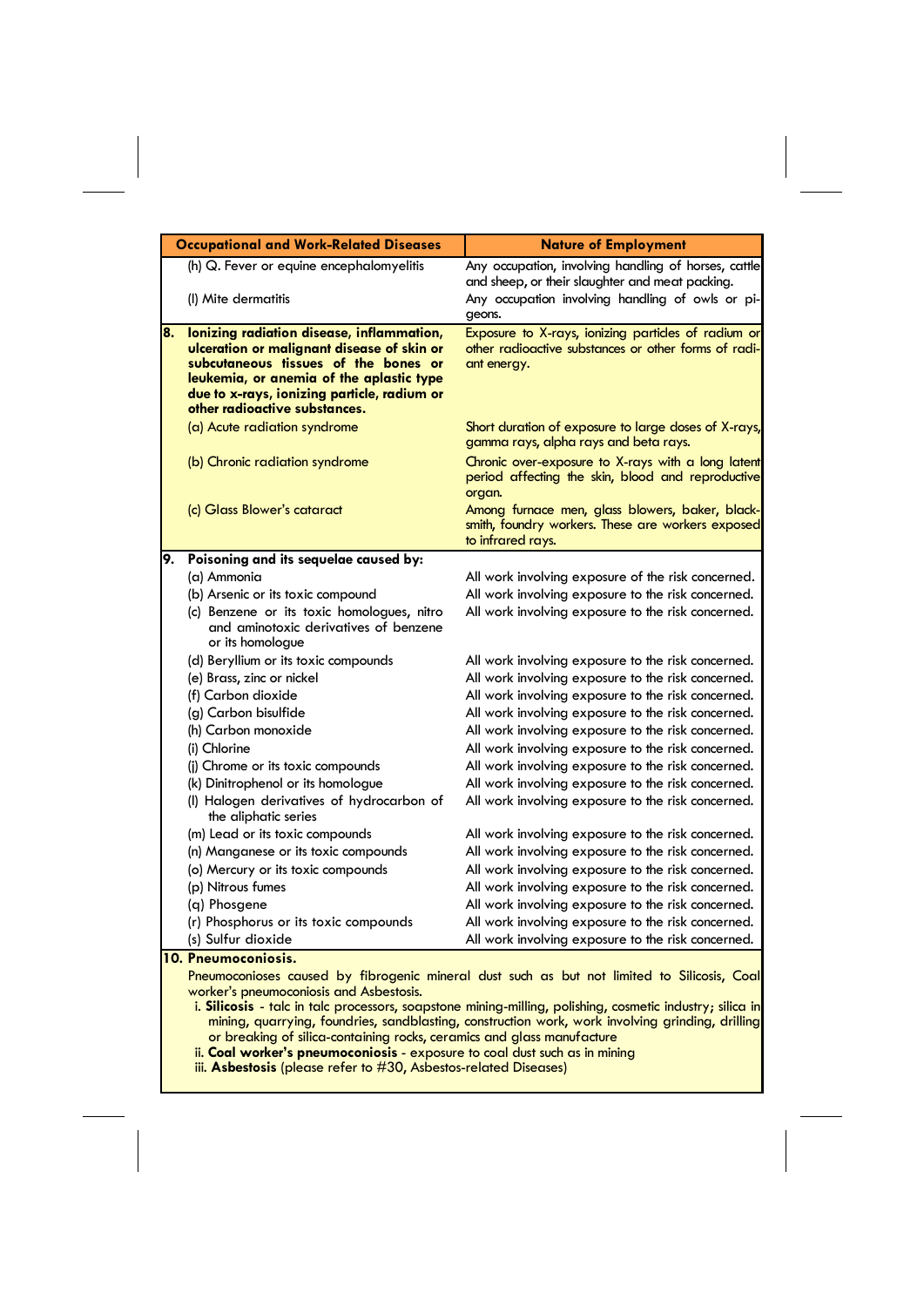| <b>Occupational and Work-Related Diseases</b>                                                                                                                                                                                                                                                                                                                                                                                                                                                                                                                                                                                                                                                                                                                                                                                                                                                                                                                                                                                                                                                                                                                                   | <b>Nature of Employment</b>                                                                                                                                                                                                                                                                                    |
|---------------------------------------------------------------------------------------------------------------------------------------------------------------------------------------------------------------------------------------------------------------------------------------------------------------------------------------------------------------------------------------------------------------------------------------------------------------------------------------------------------------------------------------------------------------------------------------------------------------------------------------------------------------------------------------------------------------------------------------------------------------------------------------------------------------------------------------------------------------------------------------------------------------------------------------------------------------------------------------------------------------------------------------------------------------------------------------------------------------------------------------------------------------------------------|----------------------------------------------------------------------------------------------------------------------------------------------------------------------------------------------------------------------------------------------------------------------------------------------------------------|
| All of the following conditions:<br>(a) The employee must have been exposed for a prolonged/ sufficient duration to dust in the<br>workplace, as duly certified by the employer or by a competent medical practitioner/<br>institution acceptable to the System;<br>(b) Clinical diagnosis consistent with signs and symptoms of pneumoconiosis and impairment of<br>lung function supported by diagnostic proof such as chest X-ray or computer tomography                                                                                                                                                                                                                                                                                                                                                                                                                                                                                                                                                                                                                                                                                                                     |                                                                                                                                                                                                                                                                                                                |
| (CT) scan and lung function test, ultrasound, histological findings;<br>(c) With a reasonable latency period following exposure to the mineral dust and the devel-<br>opment of the disease.                                                                                                                                                                                                                                                                                                                                                                                                                                                                                                                                                                                                                                                                                                                                                                                                                                                                                                                                                                                    |                                                                                                                                                                                                                                                                                                                |
| (As amended by Board Resolution No. 12-09-18, s. 2012, September 27, 2012)                                                                                                                                                                                                                                                                                                                                                                                                                                                                                                                                                                                                                                                                                                                                                                                                                                                                                                                                                                                                                                                                                                      |                                                                                                                                                                                                                                                                                                                |
| 11. Diseases caused by abnormalities in<br>temperature and humidity.                                                                                                                                                                                                                                                                                                                                                                                                                                                                                                                                                                                                                                                                                                                                                                                                                                                                                                                                                                                                                                                                                                            | Any occupation involving exposure to excessive<br>heat or cold.                                                                                                                                                                                                                                                |
| (a) Heat stroke/cramps/exhaustion                                                                                                                                                                                                                                                                                                                                                                                                                                                                                                                                                                                                                                                                                                                                                                                                                                                                                                                                                                                                                                                                                                                                               | Any occupation involving exposure to excessive heat.                                                                                                                                                                                                                                                           |
| (b) Chilblain/frostbite/freezing                                                                                                                                                                                                                                                                                                                                                                                                                                                                                                                                                                                                                                                                                                                                                                                                                                                                                                                                                                                                                                                                                                                                                | Any occupation involving exposure to excessive cold.                                                                                                                                                                                                                                                           |
| (c) Immersion foot/general hypothermia                                                                                                                                                                                                                                                                                                                                                                                                                                                                                                                                                                                                                                                                                                                                                                                                                                                                                                                                                                                                                                                                                                                                          | Any occupation involving exposure to excessive cold.                                                                                                                                                                                                                                                           |
| 12. Vascular disturbance in the upper ex-<br>tremities due to continuous vibration<br>from pneumatic tools or power drills,<br>riveting machines or hammers.                                                                                                                                                                                                                                                                                                                                                                                                                                                                                                                                                                                                                                                                                                                                                                                                                                                                                                                                                                                                                    | Any occupation causing repeated motions, vibra-<br>tions and pressure of upper extremities.                                                                                                                                                                                                                    |
| 13. Viral Hepatitis<br>(Approved under Board Resolution No. 247-A, April 13, 1977)                                                                                                                                                                                                                                                                                                                                                                                                                                                                                                                                                                                                                                                                                                                                                                                                                                                                                                                                                                                                                                                                                              | Among workers in close and frequent contact with<br>(a) human blood products and with (b) a source of<br>viral hepatitis by reason of employment in the<br>medical treatment or nursing of a person or per-<br>sons suffering from viral hepatitis, or in a service<br>ancillary to such treatment or nursing. |
| 14. Poisoning by cadmium                                                                                                                                                                                                                                                                                                                                                                                                                                                                                                                                                                                                                                                                                                                                                                                                                                                                                                                                                                                                                                                                                                                                                        | Among workers in battery factories, who are                                                                                                                                                                                                                                                                    |
| (Approved under Board Resolution No. 247-A, April 13, 1977)                                                                                                                                                                                                                                                                                                                                                                                                                                                                                                                                                                                                                                                                                                                                                                                                                                                                                                                                                                                                                                                                                                                     | exposed to cadmium fumes.                                                                                                                                                                                                                                                                                      |
| 15. Leukemia and lymphoma                                                                                                                                                                                                                                                                                                                                                                                                                                                                                                                                                                                                                                                                                                                                                                                                                                                                                                                                                                                                                                                                                                                                                       |                                                                                                                                                                                                                                                                                                                |
| (Approved under Board Resolution No. 247-A, April 13, 1977)                                                                                                                                                                                                                                                                                                                                                                                                                                                                                                                                                                                                                                                                                                                                                                                                                                                                                                                                                                                                                                                                                                                     | Among operating room personnel due to expo-<br>sure to anesthetics.                                                                                                                                                                                                                                            |
| 16. Cancer of stomach and other lym-                                                                                                                                                                                                                                                                                                                                                                                                                                                                                                                                                                                                                                                                                                                                                                                                                                                                                                                                                                                                                                                                                                                                            | Among woodworkers, wood products industry                                                                                                                                                                                                                                                                      |
| phatic and blood forming vessels; na-<br>sal cavity and sinuses.                                                                                                                                                                                                                                                                                                                                                                                                                                                                                                                                                                                                                                                                                                                                                                                                                                                                                                                                                                                                                                                                                                                | carpenters, loggers and employees in pulp and<br>paper mills and plywood mills.                                                                                                                                                                                                                                |
| (Approved under Board Resolution No. 247-A, April 13, 1977)                                                                                                                                                                                                                                                                                                                                                                                                                                                                                                                                                                                                                                                                                                                                                                                                                                                                                                                                                                                                                                                                                                                     |                                                                                                                                                                                                                                                                                                                |
| 17. Cancer of the lungs, liver and brain<br>Among vinyl chloride workers, plastic workers.<br>(Approved under Board Resolution No. 247-A, April 13, 1977)                                                                                                                                                                                                                                                                                                                                                                                                                                                                                                                                                                                                                                                                                                                                                                                                                                                                                                                                                                                                                       |                                                                                                                                                                                                                                                                                                                |
| 18. CARDIO-VASCULAR DISEASES. Any of the following conditions:                                                                                                                                                                                                                                                                                                                                                                                                                                                                                                                                                                                                                                                                                                                                                                                                                                                                                                                                                                                                                                                                                                                  |                                                                                                                                                                                                                                                                                                                |
| (a) If the heart disease was known to have been present during employment, there must be proof that an<br>acute exacerbation was dearly precipitated by the unusual strain by reasons of the nature of his work.<br>(b) The strain of work that brings about an acute attack must be of sufficient severity and must be followed<br>within 24 hours by the dinical signs of a cardiac insult to constitute causal relationship.<br>(c) If a person who was apparently asymptomatic before being subjected to strain at work showed signs<br>and symptoms of cardiac impairment during the performance of his work and such symptoms and signs<br>persisted, it is reasonable to daim a causal relationship subject to the following conditions:<br>1. If a person is a known hypertensive, it must be proven that this hypertension was controlled and that<br>he was compliant with treatment.<br>2. If a person is not known to be hypertensive during his employment, his previous health examination<br>must show normal results in all of the following, but not limited to: blood pressure, chest X-ray, electro-<br>cardiogram (ECG)/treadmill exam, CBC and urinalysis. |                                                                                                                                                                                                                                                                                                                |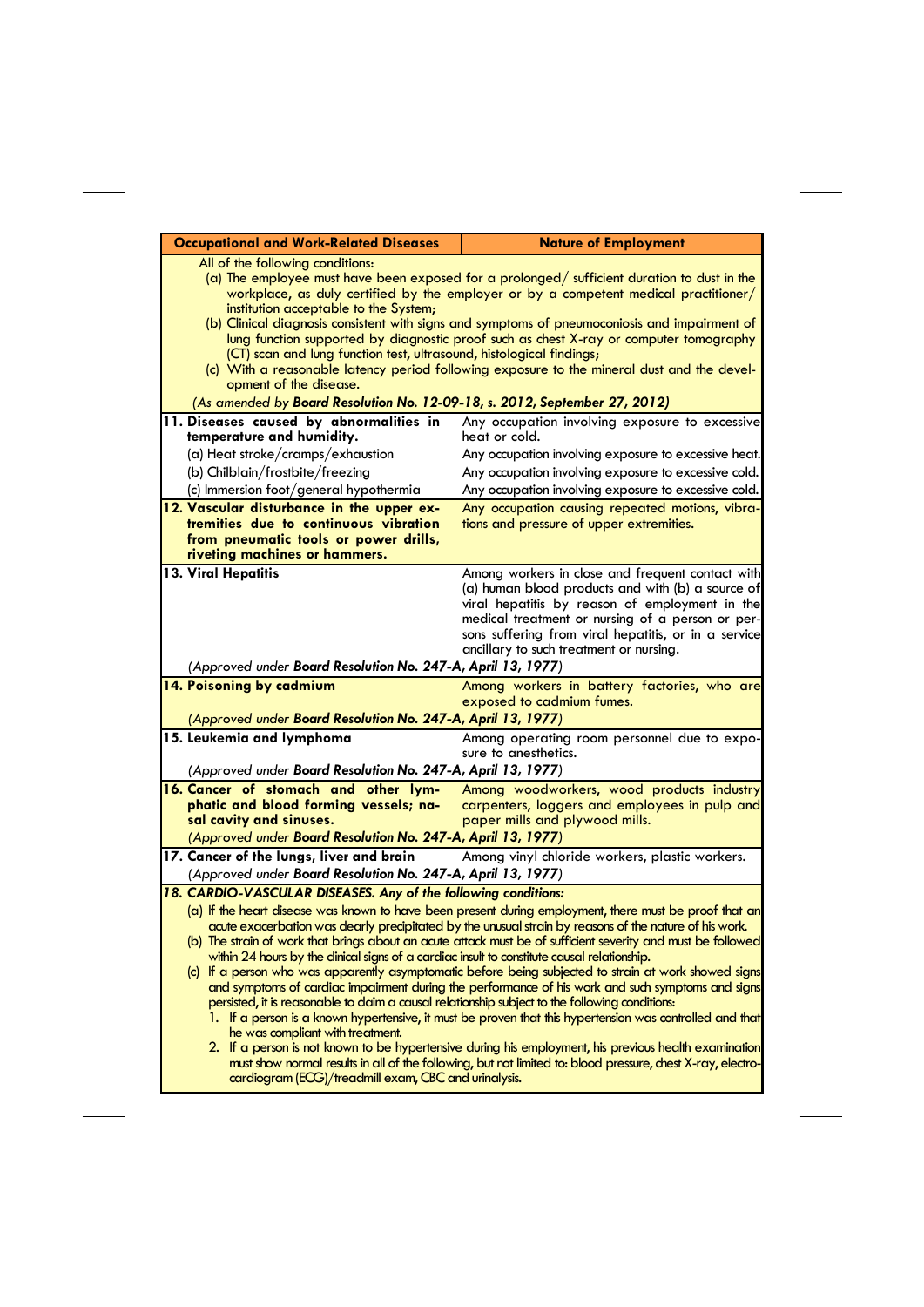| <b>Occupational and Work-Related Diseases</b><br><b>Nature of Employment</b>                                                                                                            |                                                                                                                                                                                                                           |
|-----------------------------------------------------------------------------------------------------------------------------------------------------------------------------------------|---------------------------------------------------------------------------------------------------------------------------------------------------------------------------------------------------------------------------|
| (d) A history of substance abuse must be totally ruled out.                                                                                                                             |                                                                                                                                                                                                                           |
| Resolution No. 11-05-13, s. 2011, May 26, 2011)                                                                                                                                         | (Approved under Board Resolution No. 432, dated July 20, 1977, as amended by Board                                                                                                                                        |
| 19. CEREBRO - VASCULAR ACCIDENTS. Any of the following conditions:                                                                                                                      |                                                                                                                                                                                                                           |
|                                                                                                                                                                                         | (a) There must be proof that the stroke must have developed as a result of the stressful nature of work and                                                                                                               |
| pressures inherent in an occupation.                                                                                                                                                    |                                                                                                                                                                                                                           |
| relationship.                                                                                                                                                                           | (b) The strain of work that brings about an acute stroke must be of sufficient in severity and must be fol-<br>lowed within 24 hours by the clinical signs of an acute onset of neurological deficit to constitute causal |
|                                                                                                                                                                                         | (c) If a person who was apparently asymptomatic before being subjected to strain at work showed signs                                                                                                                     |
| symptoms and signs persisted, it is reasonable to claim a causal relationship.                                                                                                          | and symptoms of an acute onset of neurologic deficit during the performance of his work, and such                                                                                                                         |
|                                                                                                                                                                                         | (d) There was a history, which should be proven, of unusual and extraordinary mental strain or event, or<br>trauma to or hyperextension of the neck. There must be a direct connection between the insult in the          |
| course of the employment and the worker's collapse.                                                                                                                                     |                                                                                                                                                                                                                           |
|                                                                                                                                                                                         | (e) If the neck trauma or exertion then and there caused either a brain infarction or brain hemorrhage as                                                                                                                 |
| documented by neuro-imaging studies, the injury may be considered as arising from work.                                                                                                 |                                                                                                                                                                                                                           |
| was compliant with treatment.                                                                                                                                                           | (f) If a person is a known hypertensive, it must be proven that his hypertension is controlled and that he                                                                                                                |
| (g) A history of substance abuse must be totally ruled-out                                                                                                                              |                                                                                                                                                                                                                           |
| (Approved under Board Resolution No. 96-08-0372, dated August 1, 1996, as amended by                                                                                                    |                                                                                                                                                                                                                           |
| Board Resolution No. 11-05-13, s. 2011, May 26, 2011)                                                                                                                                   |                                                                                                                                                                                                                           |
| 20. MALARIA AND SCHISTOSOMIASIS. All of the following conditions:                                                                                                                       |                                                                                                                                                                                                                           |
|                                                                                                                                                                                         | (a) Through the knowledge of the respective incubation periods of the different types of                                                                                                                                  |
|                                                                                                                                                                                         | the diseases, the physician determining the causal relationship between the employment<br>and the illness or malaria or schistosomiasis should be able to tell whether the disease                                        |
| of the afflicted employee manifested itself while he/she was so employed.                                                                                                               |                                                                                                                                                                                                                           |
|                                                                                                                                                                                         | (b) Compensability should be based on the principle of greater risk of acquiring the disease in the place of                                                                                                              |
| work than in the place of usual residence of the afflicted worker.                                                                                                                      |                                                                                                                                                                                                                           |
| (c) The place of work of employment has to be verified as a malarial or schistosomal work area.                                                                                         |                                                                                                                                                                                                                           |
| (Approved under Board Resolution No. 432, dated July 20, 1977.)                                                                                                                         |                                                                                                                                                                                                                           |
|                                                                                                                                                                                         | 21. PNEUMONIA - clinically diagnosed and consistent with the history, signs and symptoms of<br>Pneumonia supported by diagnostic proof such as chest x-ray, CBC, and/ or microbiologic                                    |
| studies (e.g. blood cultures) is compensable in any of the following conditions:                                                                                                        |                                                                                                                                                                                                                           |
| (a) There must be a direct connection between the offending agent or event and the worker<br>based on epidemiologic criteria and occupational risk (e.g. health care workers exposed to |                                                                                                                                                                                                                           |
| outbreaks such as SARS, bird handlers exposed to Cryptococcus);                                                                                                                         |                                                                                                                                                                                                                           |
|                                                                                                                                                                                         | (b) Pneumonia as a complication of a primary work-connected illness or injury (e.g. as a compli-                                                                                                                          |
|                                                                                                                                                                                         | cation of injury to the chest wall with or without rib fracture that was sustained at work);                                                                                                                              |
| posed to iron fumes:                                                                                                                                                                    | (c) Pneumonia as a complication of chemical inhalation exposure such as among welders ex-                                                                                                                                 |
| <b>Resolution No. 16-02-09, February 29, 2016</b> )                                                                                                                                     | (Approved under Board Resolution No. 432, dated July 20, 1977, as amended by Board                                                                                                                                        |
| 22. HERNIA. All of the following conditions:                                                                                                                                            |                                                                                                                                                                                                                           |
|                                                                                                                                                                                         | (a) The signs and symptoms of Hernia should be of recent origin and did not exist prior to the time                                                                                                                       |
| for which the compensation is claimed;                                                                                                                                                  | (b) The disease was preceded by undue physical strain arising out of and in the course of employ-                                                                                                                         |
| ment.                                                                                                                                                                                   |                                                                                                                                                                                                                           |
| (As amended under <b>Board Resolution No. 15-07-34,</b> dated July 27, 2015)                                                                                                            |                                                                                                                                                                                                                           |
| 23. OCCUPATIONAL ASTHMA (OA). All of the following conditions:                                                                                                                          |                                                                                                                                                                                                                           |
|                                                                                                                                                                                         |                                                                                                                                                                                                                           |
| (a) There was no past medical/ clinical history of asthma before employment.;                                                                                                           | (b) Clinical diagnosis consistent with signs and symptoms of Occupational Asthma and supported by                                                                                                                         |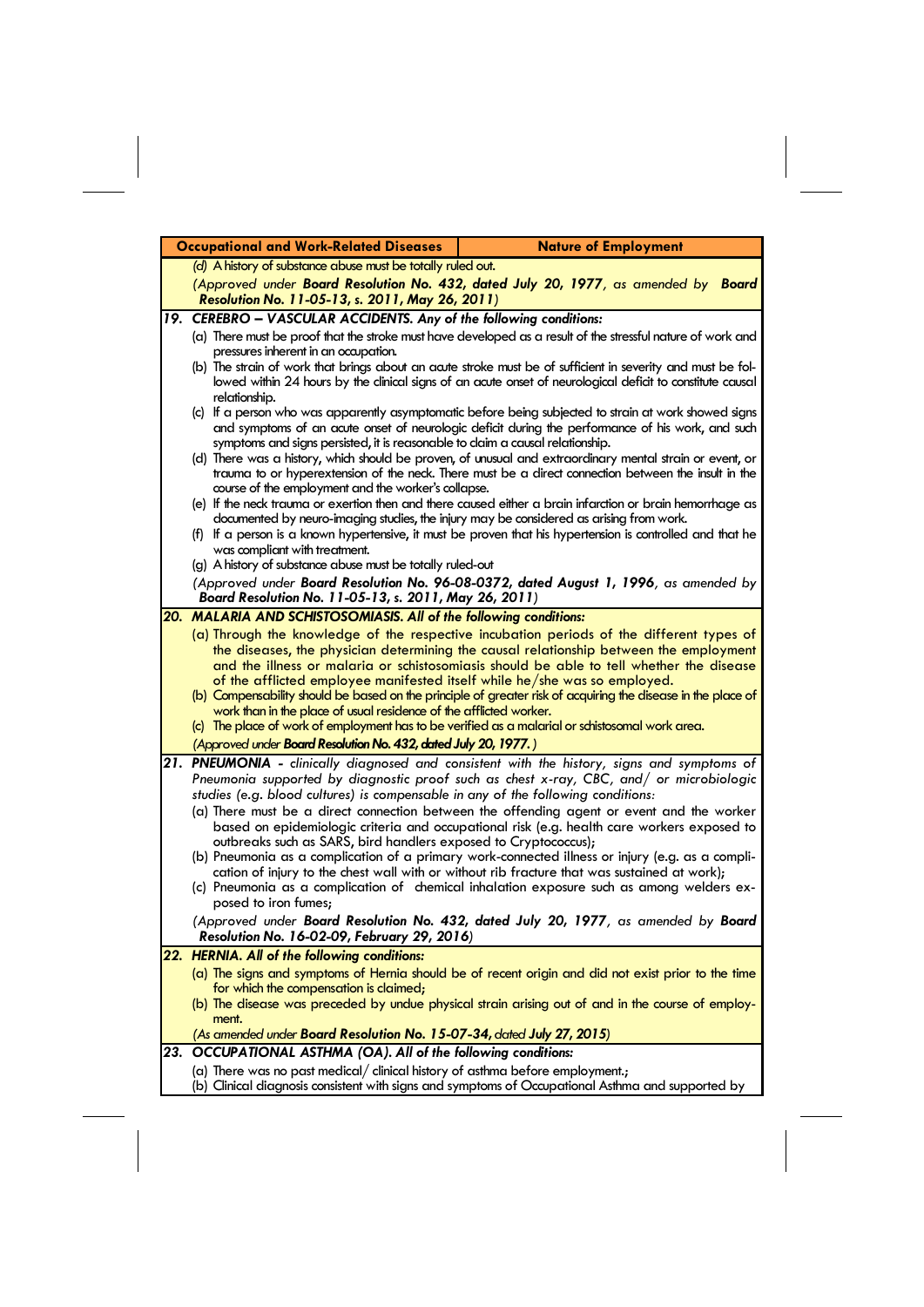|     | <b>Occupational and Work-Related Diseases</b><br><b>Nature of Employment</b>                                                                                                                                                                                                                                                                                                                                                                                                                                                                                                                                            |  |
|-----|-------------------------------------------------------------------------------------------------------------------------------------------------------------------------------------------------------------------------------------------------------------------------------------------------------------------------------------------------------------------------------------------------------------------------------------------------------------------------------------------------------------------------------------------------------------------------------------------------------------------------|--|
|     | diagnostic proof such as obstructive ventilator pattern with significant bronchodilator response on<br>spirometry (FEV1), peak flow meter response and/ or non-specific bronchial hyperresposiveness<br>(methacholine challenge test);                                                                                                                                                                                                                                                                                                                                                                                  |  |
|     | (c) Workplace exposure to agent/s reported to give rise to Occupational Asthma as certified by<br>the employer or by a competent medical practitioner/institution acceptable to the System.                                                                                                                                                                                                                                                                                                                                                                                                                             |  |
|     | (Approved under Board Resolution No. 12-09-18, s. 2012, September 27, 2012)                                                                                                                                                                                                                                                                                                                                                                                                                                                                                                                                             |  |
|     | 24. MUSCULOSKELETAL DISORDERS.<br>Refers to traumatic and non-traumatic inflammatory, degenerative, and acquired conditions<br>affecting muscle, tendons, ligaments, joints, peripheral nerves and blood vessels arising in<br>the performance of assigned tasks.<br>(a) Dorsopathies or disorder of the spine (involving the cervical, thoracic, lumbosacral, pel-<br>vis, hip) acquired and secondary to injuries/accidents causing Spine Pain in conditions                                                                                                                                                          |  |
|     | such as Herniated Nucleus Pulposus; Osteoarthritis; Spondylosis; Sponylitis; Spondylis-<br>thesis; Muscle Strain and Sprain; Fracture/ Dislocations and; Radiculopathy among but<br>not limited to workers who are exposed to high levels of whole body vibration, repeti-<br>tive motions, lifting, performing work in flexed or hyper-extended posture or perform-<br>ing other manual handling tasks (such as pushing, pulling).<br>(b) Disorders of the shoulder acquired or secondary to injuries/ accidents causing Crushing,                                                                                     |  |
|     | Avulsions; Amputations; Rotator Cuff Tendinitis; Rotator Cuff Tear; Strain and Sprain;<br>Shoulder Impingement Syndrome; Adhesive Capsulitis or Frozen Shoulder; Bicipital<br>tendinitis; Ruptured Bicipital Tendon and Shoulder Joint Dislocation among but not lim-<br>ited to workers who perform repeated above shoulder activities, and or repeated<br>shoulder flexion, external rotation and abduction.<br>(c) Disorders of the elbow acquired or secondary to injuries/ accidents causing Crushing,                                                                                                             |  |
|     | Avulsions, Amputations: Lateral and Medical Epicondylitis; Bursitis; Nerve Impingement;<br>Tenosynovitis and Peritendonitis among but not limited to workers exposed to trauma,<br>forceful and repetitive work/ stress involving wrist dorsiflexion, forearm supination<br>and/ or pronation.                                                                                                                                                                                                                                                                                                                          |  |
|     | (d) Disorders of wrist and hand acquired or secondary to injuries/ accidents causing Crush-<br>ing, Avulsions, Amputations; Trigger Finger; Mallet Finger; Strain and Sprain; Fracture;<br>Dislocation; de Quervain Tenosynovitis; Dupuytren' Contracture and; Carpal Tunnel Syn-<br>drome among but not limited to workers using hand/vibratory tools for activities involv-<br>ing frequently flexed or extended wrist, combination of repetition, force and posture,<br>overuse of the thumb as in repetitive grasping/pinching*, repetitive and forceful grip-<br>ping and sustained awkward postures of the wrist. |  |
|     | (e) Disorders of the knee acquired or secondary to injuries/ accidents causing Crushing,<br>Avulsions, Amputations, Knee Osteoarthritis; Bursitis; Meniscal Tear; Patellar Tendinitis;<br>Strain and Sprain; Fracture of the patella, tibia, femur and fibula; Synovitis and; Dislo-<br>cation among but not limited to workers whose work entails exposure to prolonged ex-<br>ternal friction, pressure ore repetitive motion about the knee.                                                                                                                                                                         |  |
|     | Disorders of the ankle and foot acquired or secondary to injuries/ accidents causing Crushing,<br>(f)<br>Avulsions, Amputations, Strain and Sprain; Fracture of the ankle and foot; Achilles tendon tear<br>and tendinitis; Bursitis; Synovitis, and Dislocation, among but not limited to workers exposed to<br>repetitive stress and trauma of the ankle and foot.                                                                                                                                                                                                                                                    |  |
|     | *lateral pinch between the thumb and index finger                                                                                                                                                                                                                                                                                                                                                                                                                                                                                                                                                                       |  |
| 25. | (Approved under Board Resolution No. 13-11-36, s. 2013, November 29, 2013)<br><b>VIRAL ENCEPHALITIS.</b>                                                                                                                                                                                                                                                                                                                                                                                                                                                                                                                |  |
|     | Any occupation involving: (a) contact with an infected person, as in areas of poor sanitation, with<br>high density of schoolchildren, who are the most frequent virus spreaders; (b) rural exposure,<br>primarily in picnics, camping activities, fishing or hunting in, or adjacent to, woods or subtropical<br>vegetations, or as among agricultural or forest workers; and (c) contact with other sources of in-                                                                                                                                                                                                    |  |

fection, such as birds and animals, as among veterinarians and abattoir workers. *(Approved under Board Resolution No. 1676, dated January 29, 1981)*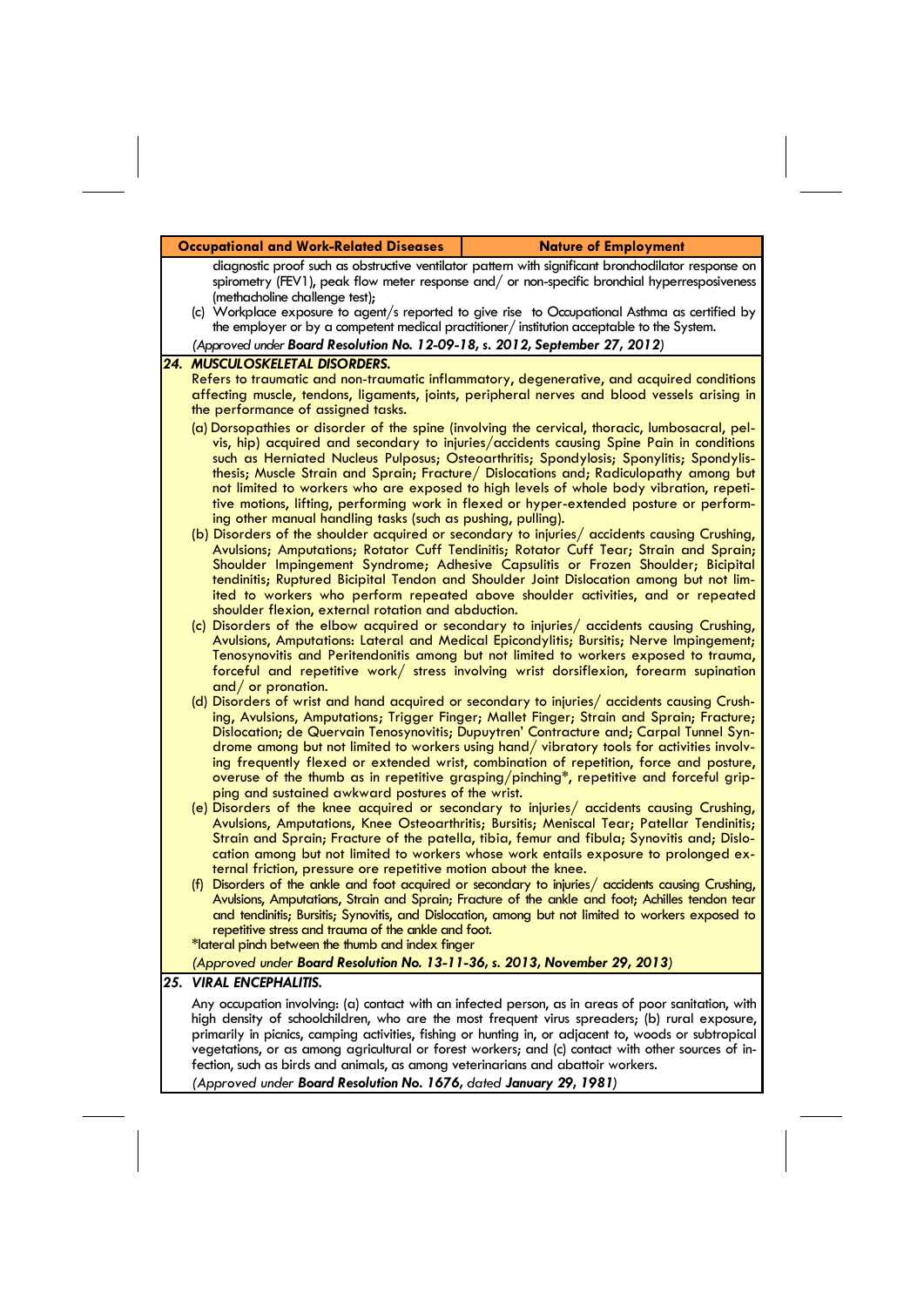|     | <b>Occupational and Work-Related Diseases</b><br><b>Nature of Employment</b>                                                                                                                                                                                                                                        |     |                                                                                                                                                                                           |
|-----|---------------------------------------------------------------------------------------------------------------------------------------------------------------------------------------------------------------------------------------------------------------------------------------------------------------------|-----|-------------------------------------------------------------------------------------------------------------------------------------------------------------------------------------------|
|     | 26. PEPTIC ULCER.                                                                                                                                                                                                                                                                                                   |     |                                                                                                                                                                                           |
|     | Any occupation involving prolonged emotional, or physical stress, as among professional                                                                                                                                                                                                                             |     |                                                                                                                                                                                           |
|     | people, transport workers and the like.                                                                                                                                                                                                                                                                             |     |                                                                                                                                                                                           |
|     | (Approved under Board Resolution No. 1676, dated January 29, 1981)                                                                                                                                                                                                                                                  |     |                                                                                                                                                                                           |
|     | 27. TUBERCULOSIS (PULMONARY AND EXTRAPULMONARY).                                                                                                                                                                                                                                                                    |     |                                                                                                                                                                                           |
|     |                                                                                                                                                                                                                                                                                                                     |     | Any occupation involving close and frequent contact with a source/s of tuberculosis infection                                                                                             |
|     | by reason of employment.<br>Occupations involving, but not limited to, high risk occupational groups and working condi-                                                                                                                                                                                             |     |                                                                                                                                                                                           |
|     | tions that are more susceptible to tuberculosis infection:                                                                                                                                                                                                                                                          |     |                                                                                                                                                                                           |
|     | (a) In the medical treatment or nursing of person/s suffering from tuberculosis;                                                                                                                                                                                                                                    |     |                                                                                                                                                                                           |
|     | (b) As pathologist, post-mortem worker and medical laboratory workers e.g. medical tech-                                                                                                                                                                                                                            |     | nologies, smearers/laboratory technicians where the occupation involves working with                                                                                                      |
|     | materials which are sources of tuberculosis infection;                                                                                                                                                                                                                                                              |     |                                                                                                                                                                                           |
|     | (c) Other health facility staff in direct and frequent contact/handling of active PTB cases or<br>infected materials e.g. dentists, dental/radiology technicians, respirator therapists,                                                                                                                            |     |                                                                                                                                                                                           |
|     | physiotherapist, housekeeping staff, social workers, clinic staff/secretaries;                                                                                                                                                                                                                                      |     |                                                                                                                                                                                           |
|     | (d) Staff of correctional facilities/jails in direct contact with inmates especially in over-                                                                                                                                                                                                                       |     |                                                                                                                                                                                           |
|     | crowded and poorly ventilated prisons;<br>(e) Workers involved in collection/handling/transportation/disposal of biological wastes;<br>(f) Workers who have been clinically diagnosed with Silicosis or those chronically exposed<br>to silica in the course of their work;                                         |     |                                                                                                                                                                                           |
|     |                                                                                                                                                                                                                                                                                                                     |     |                                                                                                                                                                                           |
|     |                                                                                                                                                                                                                                                                                                                     |     |                                                                                                                                                                                           |
|     |                                                                                                                                                                                                                                                                                                                     |     | (g) Workers in workplaces characterized as overcrowded, poorly ventilated and enclosed                                                                                                    |
|     | where there are documented cases of active TB.                                                                                                                                                                                                                                                                      |     |                                                                                                                                                                                           |
|     | (Approved under Board Resolution No. 1676, dated January 29, 1981, as amended by Board<br>Resolution No. 11-11-29, s. 2011, November 28, 2011)                                                                                                                                                                      |     |                                                                                                                                                                                           |
| 28. | <b>VIRAL HEPATITIS.</b>                                                                                                                                                                                                                                                                                             |     |                                                                                                                                                                                           |
|     | In addition to working conditions already listed under PD 626, as amended, any occupa-<br>tion involving: exposure to a source of infection through ingestion of water, milk, or other<br>disease of the afflicted worker manifested itself while he/she was so employed, knowing<br>the incubation period thereof. |     | foods contaminated with hepatitis virus; Provided that the physician determining the causal<br>relationship between the employment and the illness should be able to indicate whether the |
|     | (Approved under Board Resolution No. 1676, dated January 29, 1981)                                                                                                                                                                                                                                                  |     |                                                                                                                                                                                           |
|     | 29. ESSENTIAL HYPERTENSION.                                                                                                                                                                                                                                                                                         |     |                                                                                                                                                                                           |
|     | Hypertension classified as primary or essential is considered compensable if it causes im-                                                                                                                                                                                                                          |     |                                                                                                                                                                                           |
|     | pairment of function of body organs like kidneys, heart, eyes and brain, resulting in any<br>kind of disability, subject to the submission of any of the following:                                                                                                                                                 |     |                                                                                                                                                                                           |
|     | (a) chest X-ray report                                                                                                                                                                                                                                                                                              |     | (g) Magnetic resonance imaging (MRI)                                                                                                                                                      |
|     | (b) Electrocardiograph report (ECG)                                                                                                                                                                                                                                                                                 |     | (h) Magnetic resonance angiography (MRA)                                                                                                                                                  |
|     | (c) blood chemistry report                                                                                                                                                                                                                                                                                          | (i) | Two-dimensional echocardiography (2-D echo)                                                                                                                                               |
|     | (d) Fundoscopy report                                                                                                                                                                                                                                                                                               | (i) | Kidney ultrasound                                                                                                                                                                         |
|     | (e) Ophthalmological evaluation                                                                                                                                                                                                                                                                                     |     | (k) BP monitoring report.                                                                                                                                                                 |
|     | (f) Computer tomography scan (C-T scan)                                                                                                                                                                                                                                                                             |     |                                                                                                                                                                                           |
|     | (Approved under Board Resolution No. 92-07-0031, dated July 8, 1992, as amended by<br>Board Resolution No. 11-05-13, s. 2011, May 26, 2011)                                                                                                                                                                         |     |                                                                                                                                                                                           |